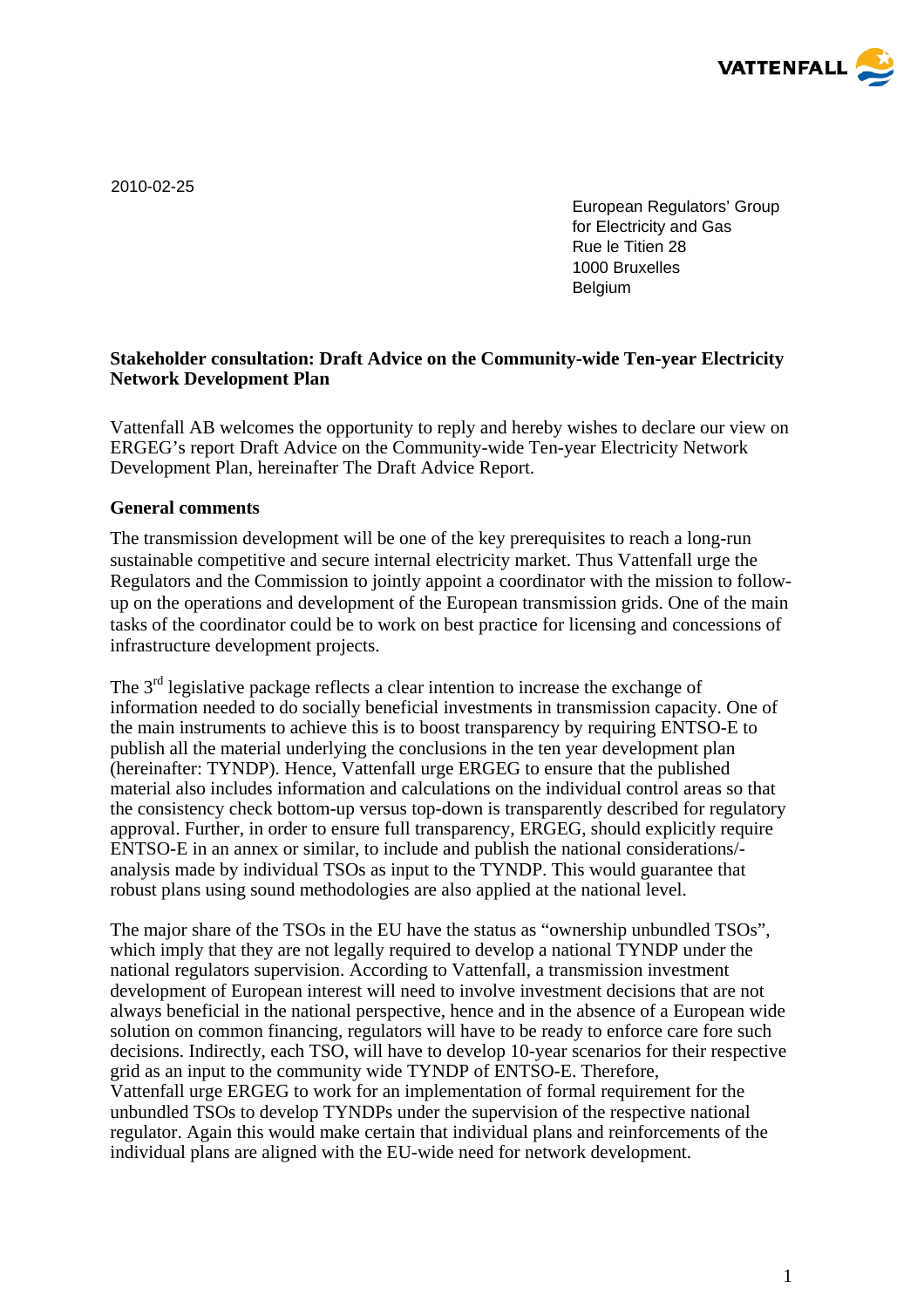

The roles and responsibilities of ACER and ENTSO-E, according to the third package, give a relatively strong position for the TSOs. Hence it is important that ACER and the national regulatory offices as far as possible build competences and resources enabling regulators to develop the right set of process and criteria to evaluate ENTSO-E's proposals.

Furthermore, Vattenfall consider the issue of financing mechanisms for the future grid investments (or lack thereof) as important barriers to sound infrastructure investments. The outcome of the RealiseGrid project funded by EU and the seventh framework program could provide a useful input with regards to the distribution of benefits from transmission investments, thus improving the possibilities of finding fair payment mechanisms across TSO control areas, and across borders.

At the same time suitable investment conditions for TSOs are indispensable and must take into account capital market oriented conditions. Regulation must offer incentives and conditions which make investments attractive. Additionally licensing procedures must be accelerated and harmonized internationally. Regulators should use their influence to politics to ensure designing a suitable legal framework for TSOs. In a similar way regulators should play a more active role in the public debate about new transmission lines in order to support public acceptance

Finally, the TYNDP is an ample opportunity to describe the current status of the network. Vattenfall lack a consistent reporting from the TSOs on the current use of the transmission grid, where bottlenecks are located, the amount of time that certain areas are congested, and the reasons for the congestion. It should clearly be a part of a development plan to map the current status of operations of the infrastructure to be developed.

### **Detailed comments and answers to the questions of the public consultation**

From an overall perspective it is in some cases unclear whether the draft refers to development plans or investment plan. This distinction is important, not at least when it comes to the relevant time horizon.

It should be clear from the beginning that the infrastructure developers should be aligned with the political goal set by national and EU authorities. As an example the base case by ENTSO-E must include the fulfillment of the 20-20-20-goals.

#### **1. The document presents the regulators' view on the planning process to achieve a non-binding Community-wide network development plan. Does this view contribute to the objectives set in the Section 2 and especially transparency of planning? What should be added / deleted within the planning process in this respect?**

To better understand future needs in the Network, the plans should include descriptions of how the transmission grids are currently used. This should reveal where bottlenecks occur, how often certain sections in the grid is used to the limits, etc.

Further, the criteria for making the choice of which projects are considered should be published. This can be achieved by publishing a list of the projects considered both as a gross- and in the end a net-list with the remaining projects.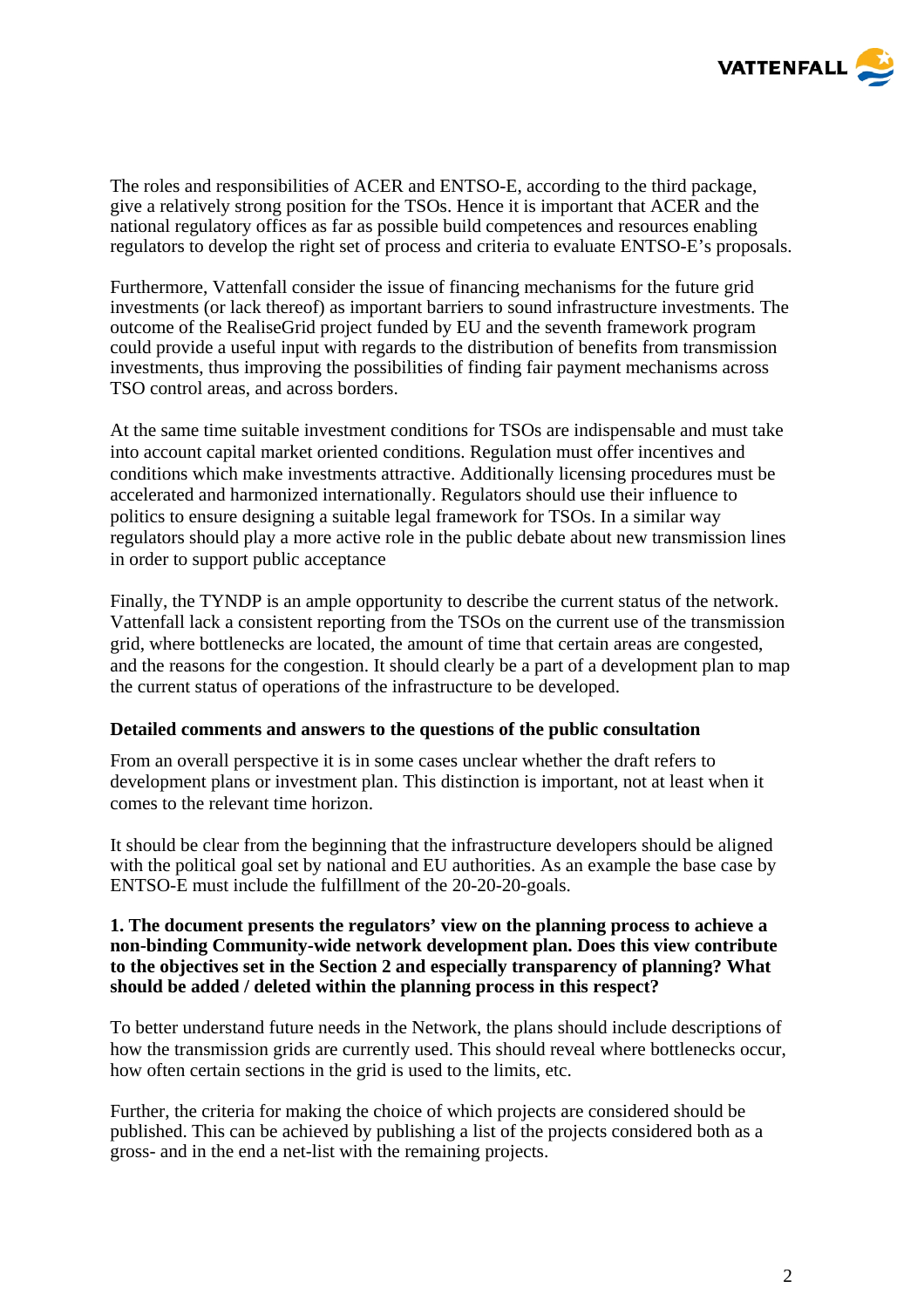

As lack of proper cross-border financing solutions is potentially a very large obstacle to future transmission investments of European interest, Vattenfall suggest that a description on how the project is financed is added as a criterion under section 2 in the draft. This will increase transparency with regards to whether or not the outlook for financing has been used as informal selection criteria.

### **2. The document describes the contents of the Community-wide network development plan. Does it reflect the topics needed for the plan? What should be added / deleted within the contents of the plan?**

The benefits and costs included and analysed must go beyond what is easy to include and model. All benefits and costs that are included in the investment calculation should be transparently described. The economic criteria listed under section 6.5.2 should preferably also include "distribution of benefits".

Vattenfall strongly support and agree on the strategic objective of the draft advice, …*to create a better and more stable environment for TSOs and regulators/Agency* (p.10) Hence, it is important that the regulators have a transparent view on the benefits and costs that need to be included in the TYNDP. The draft advice should benefit from including the regulatory opinion on how they perceive certain benefits to be quantified or evaluated in a qualitative setting.

According to the draft advice: *ENTSO-E and TSOs must define the economic planning criteria to assess the costs and benefits of possible investments.* (p.25). As the regulator is approving the investment it is recommendable that she also define the economic criteria for the socio economic evaluations*.* 

In order to ensure full transparency, ERGEG, should explicitly require ENTSO-E in an annex or similar, to include and publish the national considerations/analysis made by individual TSOs as input to the 10 year development plans.

In the earlier development of the infrastructure, gains were made by connecting for example hydro-based systems with thermal systems. In the spirit of the 20-20-20-goals the first development plans should discuss the issue of how CO2-neutral generation should reach systems which have a deficit of such generation, and how crowding out of such CO2-neutral resources when the renewables targets are met, can be avoided.

The community wide TYNDP should include a proper sensitivity analysis that reveals how the proposed investments are affected by different assumptions.

### **3. The document addresses European generation adequacy outlook. What should be added / deleted in this respect when ERGEG gives its advice?**

Although Vattenfall understand the wish of having good data, the regulation must strike a balance between what the regulated part of the electricity market needs and what the liberalized part can disclose without hurting its own business. The TYNDP should take into consideration as much information as possible about the development of the generation in the system. Thus the demand to disclose investment plans may be too far reaching, unless kept strictly confidential. As of today the forecasts Vattenfall makes of the future electricity markets, and the scenario planning are for competitive reason kept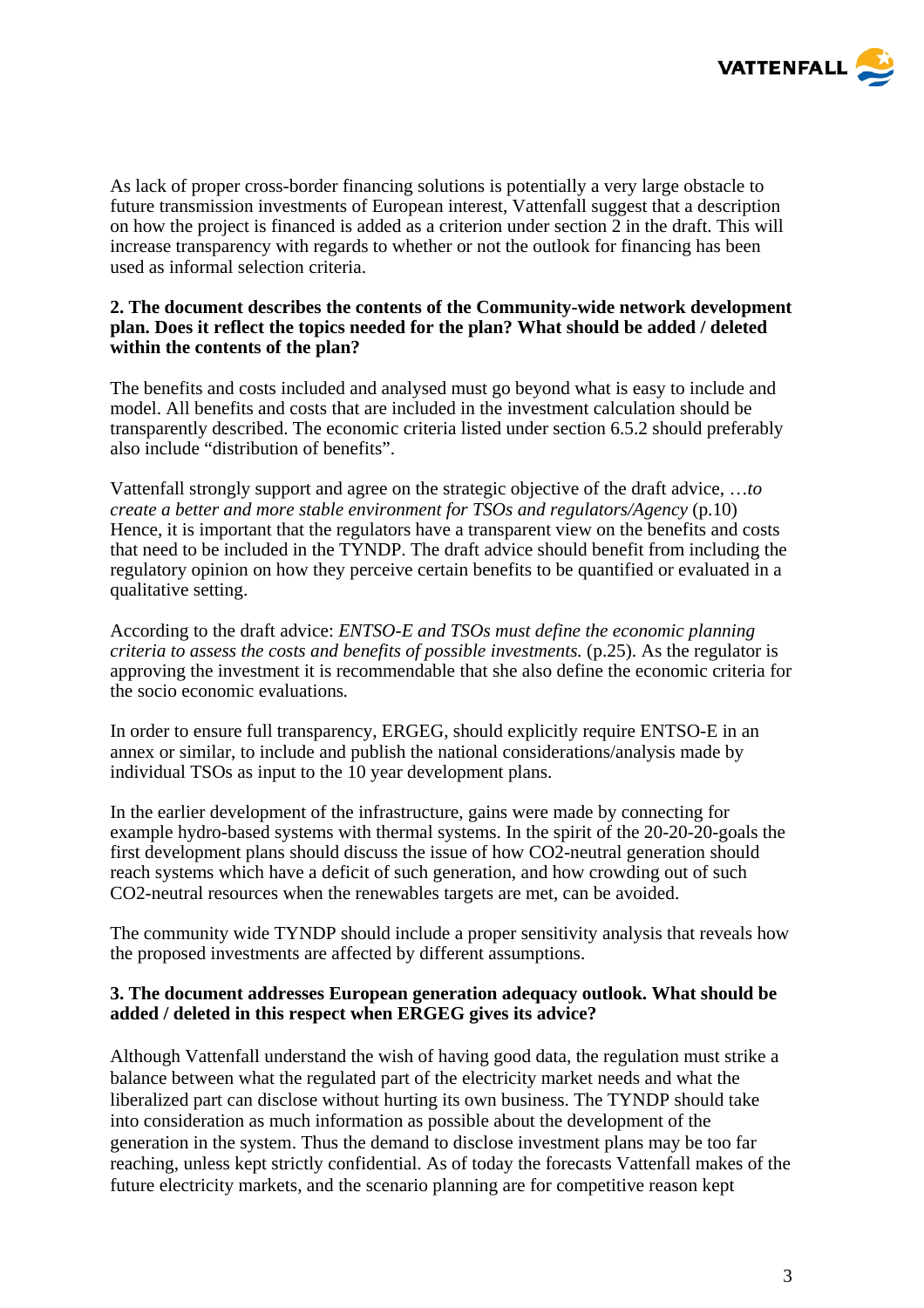

confidential. We expect that the future legislation take into account the delicate nature of data disclosure on future activities. On the other hand, stakeholders should accommodate the data collection process by providing information on already decided and licensed projects as these are already publicly available but may be costly for the TSO to collect.

Further, Vattenfall's view on the investment plan data disclosure is that it is the stakeholders' responsibility to argue for or against the scenarios put forward by the TSOs. Whether a stakeholder has strong enough arguments to change the scenarios must be determined by the regulators. However, as long as the stakeholders' plans are not licensed the process as envisioned by ERGEG invites to strategic data disclosure (cheap talk in economic lingo) to affect the shaping of the TYNDP.

Further, the evaluation of generation adequacy should be extended to comprise also a zero alternative. This alternative should address the uncertainty that decided and planned generation and transmission projects are not carried out. The paper must further clarify the criteria for judging a potential future investment to be considered as planned or decided.

The generation adequacy should be evaluated based on the underlying grid. Hence internal constraints/bottlenecks within control areas constitute decisive variables to be included in the assessment.

The plan should explicitly show what technical and policy measures will be used to meet extreme situations and the future need for balancing power within an area as these issues will be more critical as the energy system approaches the 20-20-20 targets.

### **4. The document describes the topics (existing and decided infrastructure, identification of future bottlenecks in the network, identified investment projects, technical and economic description of the investment projects) for the assessment of resilience of the system. Is this description appropriate? Should it be changed and if so, how?**

Section 6.6.1 should be extended to in addition to interconnections also include transmission usage and congestions within every TSO control area. The level of detail of the published data has of course to take into account the risk of strategic behaviour, but the statistics should show the frequency of internal congestions measured in number of hours separately presented per month and preferably also per transmission line if possible. The congestions should further be separately presented based on the procedure used to alleviate the congestion, redispatch or counter trade and reductions of interconnection capacity.

### **5. The document sets out criteria for regulatory opinion. Are these criteria clear and unambiguous? If not, how they should be amended?**

Vattenfall has no comments on this

**6. Compatibility between the national, regional and Community-wide ten-year network development plans shall be ensured. How can this compatibility be measured and evaluated? How may inconsistencies be identified?**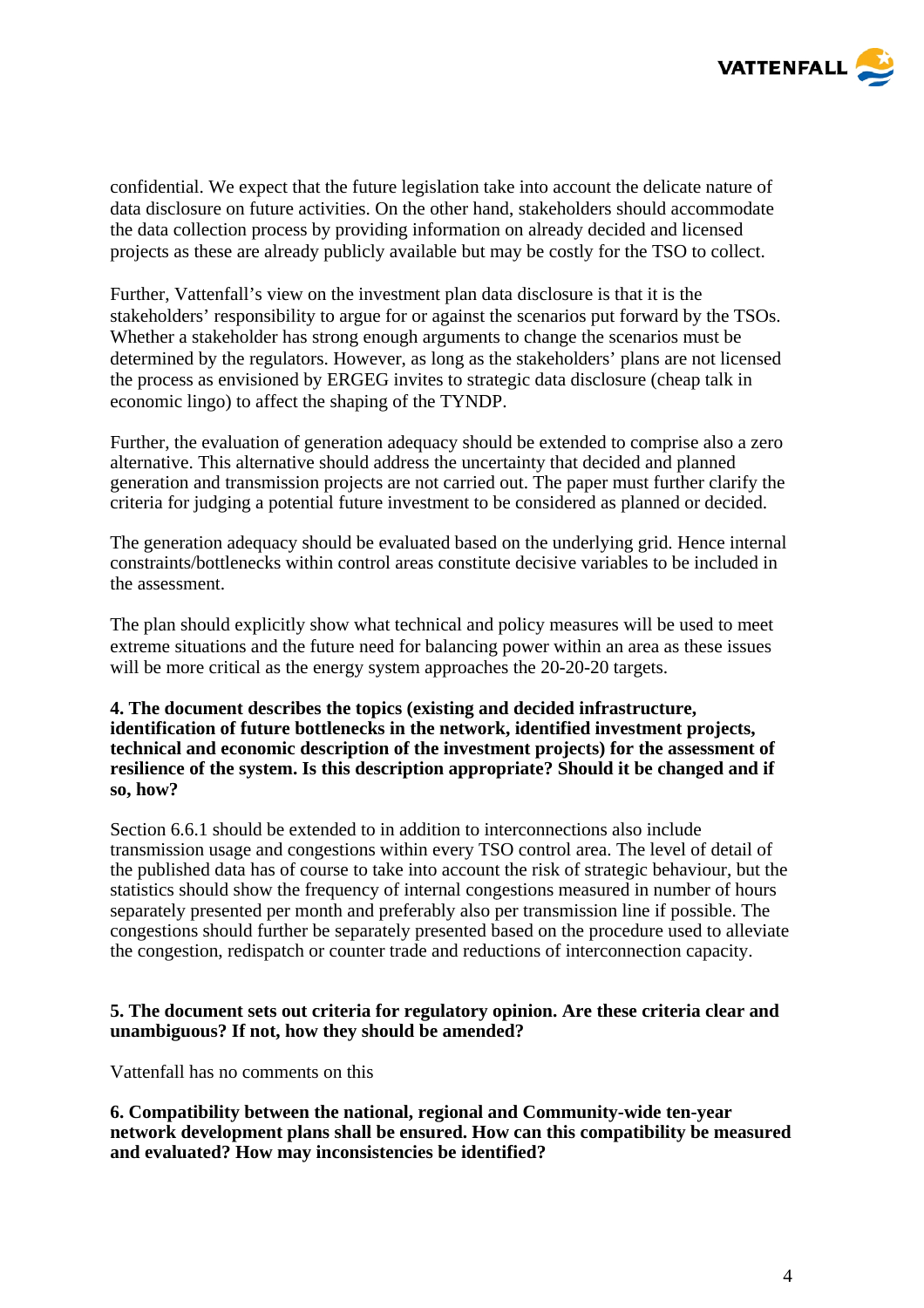

Vattenfall perceives that intentions in the third directive have not been clearly stated in the actual directive. To our knowledge some of the national implementation committees plan to implement the  $3<sup>rd</sup>$  directive without requiring the TSOs to make national TYNDP. Thus even though the quote from page 18 in the consultation document:*" During the consultation, market participants should express especially their needs for transmission capacity on the national and cross-border level. This information will be included in drafting the national, regional and Community-wide ten-year network development plans"*  is aligned to how Vattenfall understands the intentions of the  $3<sup>rd</sup>$  package, it is not explicitly stated in the regulation or directive. Thus we urge ERGEG and the national regulators to strengthen the legislation beyond what is said in the directive by requiring of the TSOs that national plans is produced annually also in member states with ownership unbundled TSOs.

The national plans should be on a detailed level i.e. reflect the characteristics of the transmission network and not only be restricted to cross-border connections. In addition, the plans should comprise a reference to the current situation i.e. load and generation within these defined geographical areas. The transmission capacity between every connected area should be presented. These basic facts are needed to assess the current need for transmission reinforcements as well as the basis for future development.

The community wide TYNDP should include e.g. in an appendix the national plans. The inclusion of national plans serve as a quality check on the compatibility between national and the Community-wide ten-year network development plan. One way could be to assess that all national plans in the base case are a result of fulfilled 20-20-20-goals including how the goals are achieved and which reinforcements that are needed to reach the goals. The national plans will rely on several assumptions, which all should be included and compared with the TYNDP, if e.g. a TSO model her control area without properly taking into account the development in neighbouring areas inevitably inconsistencies will appear. Hence it is necessary that the plans include detailed information on the modelled usage of the transmission grid so that regulators can assess the compatibility among the national plans and between the national plans and the TYNDP.

Alike the TYNDP national plans should include a description on the methods used to develop the plan, which could serve as an input for detecting any discrepancies.